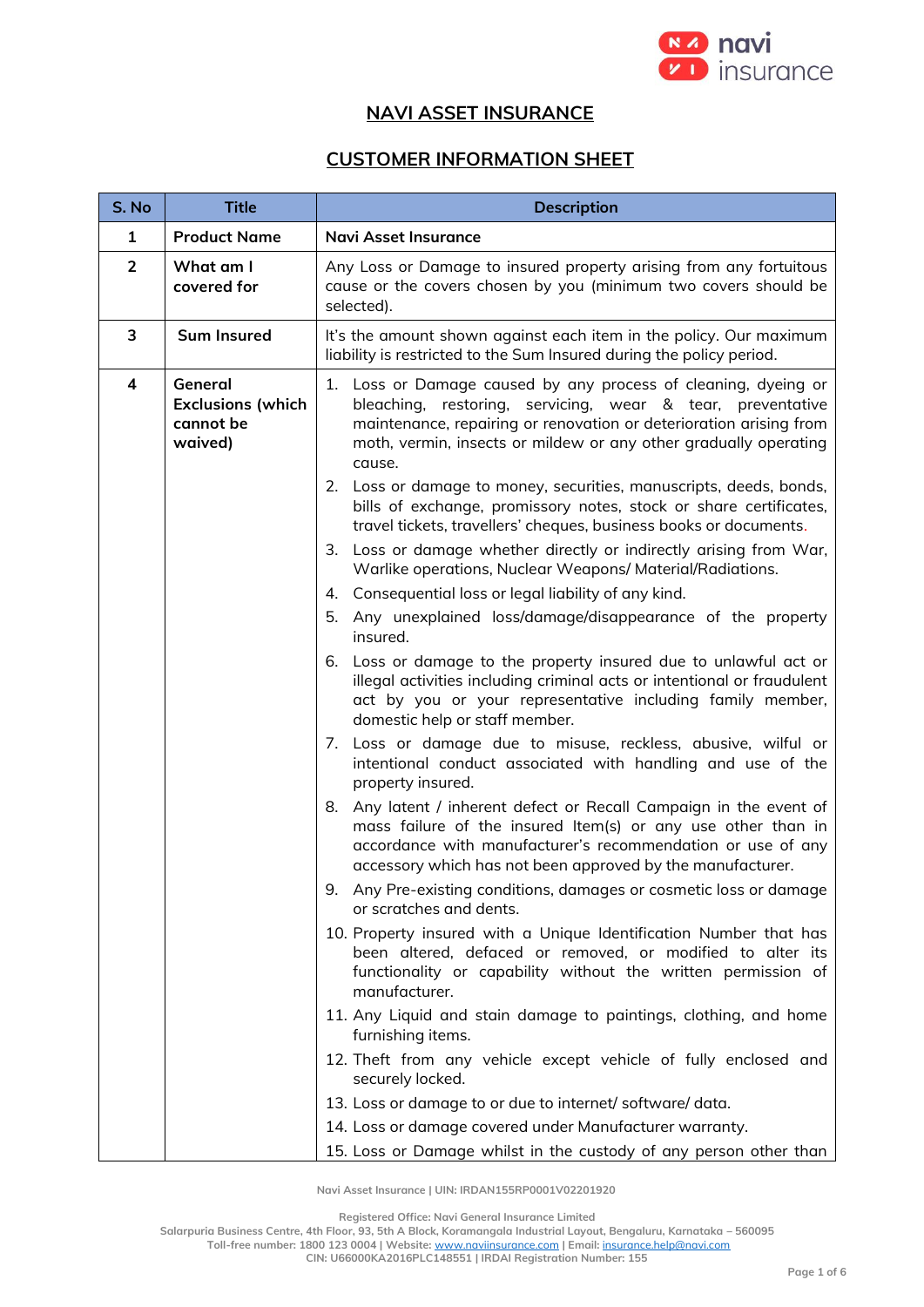

|                 |                                                                           | You, Your Family or Your employee.                                                                                                                                                                                                                                                                                                                                                                                                                                                                                                |
|-----------------|---------------------------------------------------------------------------|-----------------------------------------------------------------------------------------------------------------------------------------------------------------------------------------------------------------------------------------------------------------------------------------------------------------------------------------------------------------------------------------------------------------------------------------------------------------------------------------------------------------------------------|
|                 |                                                                           | 16. Loss or damage due to moisture where there is no physical<br>ingress of water and loss due to heating/smoke unless there is an<br>actual fire.                                                                                                                                                                                                                                                                                                                                                                                |
|                 |                                                                           | 17. Terrorism                                                                                                                                                                                                                                                                                                                                                                                                                                                                                                                     |
|                 |                                                                           | 18. Loss or damage caused by mechanical or electrical derangement<br>of any item unless caused by accidental external means.                                                                                                                                                                                                                                                                                                                                                                                                      |
|                 |                                                                           | (Note: The above is an abridged wording of the policy exclusions.<br>Please refer to the policy document for the full listing)                                                                                                                                                                                                                                                                                                                                                                                                    |
| 5               | <b>Exclusions (Can</b><br>be Waived with<br><b>Additional</b><br>Premium) | 19. Loss or damage due to Riot, Strike or Malicious Act,                                                                                                                                                                                                                                                                                                                                                                                                                                                                          |
|                 |                                                                           | 20. Loss or damage to Battery internal or external to the property<br>insured.                                                                                                                                                                                                                                                                                                                                                                                                                                                    |
|                 |                                                                           | 21. Jewellery and valuables kept in bank locker or any other locker.                                                                                                                                                                                                                                                                                                                                                                                                                                                              |
|                 |                                                                           | 22. Any loss owing to a theft or burglary from the insured premises if<br>left unoccupied for 30 days.                                                                                                                                                                                                                                                                                                                                                                                                                            |
|                 |                                                                           | 23. Pair and Set: - Unless specifically stated, where any item insured<br>consists of articles in pair or set, our liability in that respect shall<br>be restricted to the intrinsic value of any particular part or parts<br>which may be lost or damaged without reference to any special<br>value which such article may have as part of such pair or set.                                                                                                                                                                     |
|                 |                                                                           | 24. Any loss or damage due to misplacement of property insured.                                                                                                                                                                                                                                                                                                                                                                                                                                                                   |
|                 |                                                                           | 25. Loss or damage caused by Electrical, Mechanical and Electronic<br>Breakdown of property insured.                                                                                                                                                                                                                                                                                                                                                                                                                              |
|                 |                                                                           | (Note: The above is an abridged wording of the policy exclusions.<br>Please refer to the policy document for the full listing)                                                                                                                                                                                                                                                                                                                                                                                                    |
| $6\phantom{1}6$ | <b>Additional</b><br><b>Benefit</b>                                       | <b>Extended Warranty (After expiry of Manufacturer Warranty):</b><br>We shall pay under this policy for loss or damage due to Mechanical,<br>Electrical and Electronic breakdown arising out of Manufacturing<br>defects or Faulty Workmanship to the extent provided under<br>Manufacturer's Warranty supported by an invoice. This cover shall<br>commence after expiry of Manufacturer's Warranty period and<br>continues for the period mentioned in the policy schedule giving a<br>seamless protection for extended period. |
| 7               | Renewal<br><b>Conditions</b>                                              | We are not bound to accept any renewal premium or give notice that<br>renewal is due. Under normal circumstances, renewal will not be<br>refused except on the grounds of moral hazard, misrepresentation or<br>fraud of the Insured.                                                                                                                                                                                                                                                                                             |
| 8               | <b>Cancellation</b>                                                       | Cancellation by Insured: Policy/certificate can be cancelled at any<br>time by giving 15 days' prior written notice to Insurer. Refund of<br>premium shall be computed in accordance with Company's short<br>period rate for the period the Policy has been in force provided no<br>claim has occurred up to the date of cancellation.                                                                                                                                                                                            |
|                 |                                                                           | Cancellation by Insurer - Policy can be cancelled, by giving 15 days'<br>notice in writing to You at your last known address on the grounds of<br>misrepresentation, fraud, non-disclosure of material facts or non-<br>cooperation. However, if You have made any claim on this policy<br>before the cancellation date then no refund of premium will be given.                                                                                                                                                                  |

**Registered Office: Navi General Insurance Limited**

**Salarpuria Business Centre, 4th Floor, 93, 5th A Block, Koramangala Industrial Layout, Bengaluru, Karnataka – 560095**

**Toll-free number: 1800 123 0004 | Website:** [www.naviinsurance.com](http://www.naviinsurance.com/) **| Email:** [insurance.help@navi.com](mailto:insurance.help@navi.com)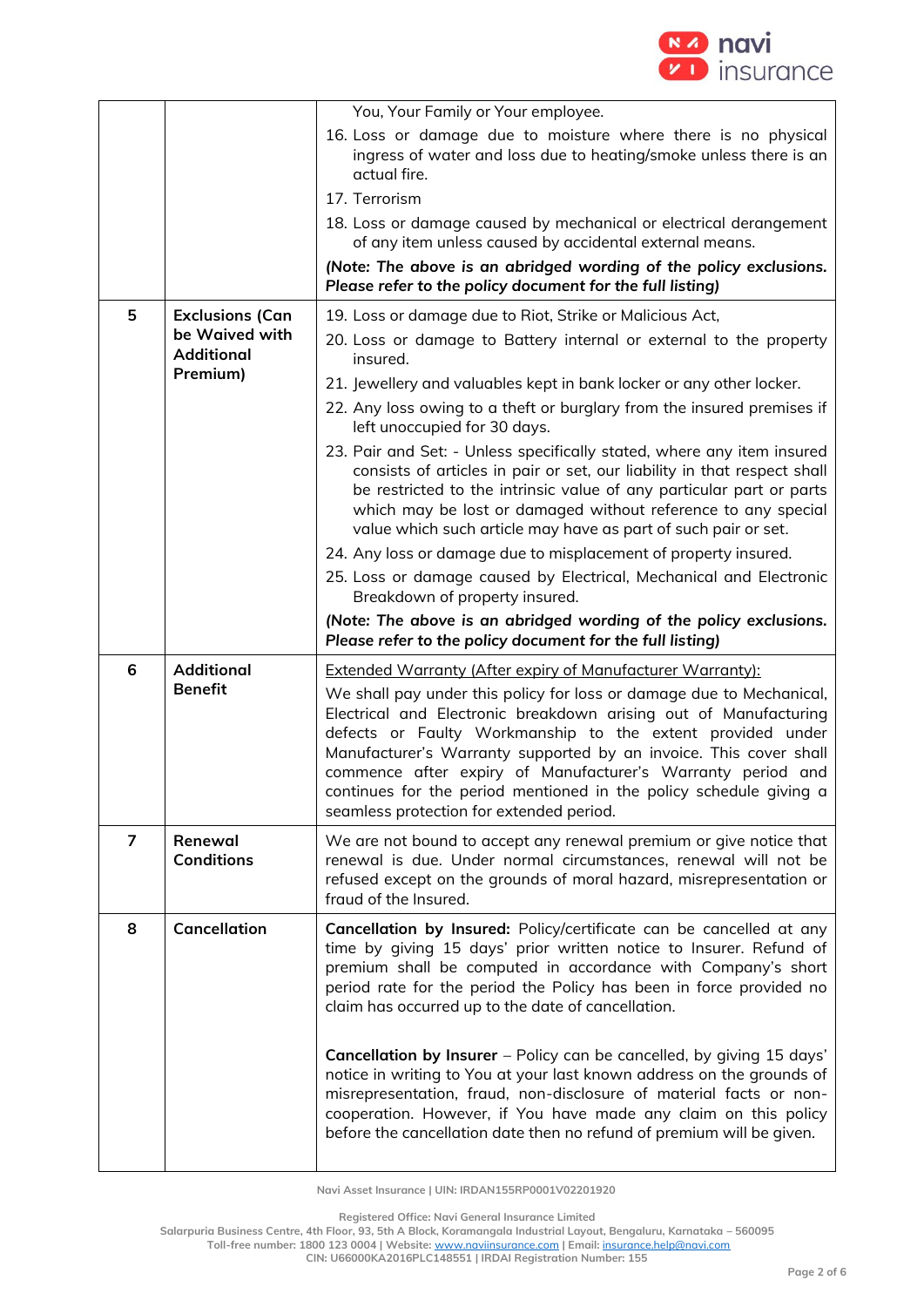

|   |        |                                                                                                                | the date of cancellation.     |                                                                                                         | In the event policy is cancelled on grounds of non-cooperation by You,<br>the premium shall be computed as per our short period scales for the<br>period policy has been in force, provided no claim has occurred up to                                     |  |
|---|--------|----------------------------------------------------------------------------------------------------------------|-------------------------------|---------------------------------------------------------------------------------------------------------|-------------------------------------------------------------------------------------------------------------------------------------------------------------------------------------------------------------------------------------------------------------|--|
|   |        |                                                                                                                |                               |                                                                                                         | <b>SHORT PERIOD SCALE (FOR RETENTION OF PREMIUM)</b>                                                                                                                                                                                                        |  |
|   |        |                                                                                                                | Table A:                      |                                                                                                         |                                                                                                                                                                                                                                                             |  |
|   |        |                                                                                                                |                               | <b>One Year Policy</b>                                                                                  |                                                                                                                                                                                                                                                             |  |
|   |        | Policies for a period of less than<br>12 months shall<br>be<br>issued/retained at the rates set out hereunder: |                               |                                                                                                         |                                                                                                                                                                                                                                                             |  |
|   |        |                                                                                                                |                               | For period not exceeding 15 days                                                                        | 10% of the Annual Policy Rate                                                                                                                                                                                                                               |  |
|   |        |                                                                                                                |                               | For period not exceeding 1 month                                                                        | 15% of the Annual Policy Rate                                                                                                                                                                                                                               |  |
|   |        |                                                                                                                |                               | For period not exceeding 2 months                                                                       | 30% of the Annual Policy Rate                                                                                                                                                                                                                               |  |
|   |        |                                                                                                                |                               | For period not exceeding 3 months                                                                       | 40% of the Annual Policy Rate                                                                                                                                                                                                                               |  |
|   |        |                                                                                                                |                               | For period not exceeding 4 months                                                                       | 50% of the Annual Policy Rate                                                                                                                                                                                                                               |  |
|   |        |                                                                                                                |                               | For period not exceeding 5 months                                                                       | 60% of the Annual Policy Rate                                                                                                                                                                                                                               |  |
|   |        |                                                                                                                |                               | For period not exceeding 6 months                                                                       | 70% of the Annual Policy Rate                                                                                                                                                                                                                               |  |
|   |        |                                                                                                                |                               | For period not exceeding 7 months                                                                       | 75% of the Annual Policy Rate                                                                                                                                                                                                                               |  |
|   |        |                                                                                                                |                               | For period not exceeding 8 months                                                                       | 80% of the Annual Policy Rate                                                                                                                                                                                                                               |  |
|   |        |                                                                                                                |                               | For period not exceeding 9 months                                                                       | 85% of the Annual Policy Rate                                                                                                                                                                                                                               |  |
|   |        |                                                                                                                | For period exceeding 9 months |                                                                                                         | The full Annual Policy Rate                                                                                                                                                                                                                                 |  |
|   |        |                                                                                                                | Table B:                      |                                                                                                         | <b>Long Term Policy</b>                                                                                                                                                                                                                                     |  |
|   |        |                                                                                                                | rates set out hereunder:      |                                                                                                         | Policies for a period of above 12 months shall be retained at the                                                                                                                                                                                           |  |
|   |        |                                                                                                                |                               |                                                                                                         |                                                                                                                                                                                                                                                             |  |
|   |        |                                                                                                                | Month                         | 2 Year Policy                                                                                           | <b>3 Year Policy</b>                                                                                                                                                                                                                                        |  |
|   |        |                                                                                                                | Up to 6                       | 42%                                                                                                     | 32%                                                                                                                                                                                                                                                         |  |
|   |        |                                                                                                                | $7 - 12$                      | 64%                                                                                                     | 46%                                                                                                                                                                                                                                                         |  |
|   |        |                                                                                                                | $13 - 18$                     | 95%                                                                                                     | 61%                                                                                                                                                                                                                                                         |  |
|   |        |                                                                                                                | $19 - 24$                     | 100%                                                                                                    | 76%                                                                                                                                                                                                                                                         |  |
|   |        |                                                                                                                | $25 - 30$                     |                                                                                                         | 97%                                                                                                                                                                                                                                                         |  |
|   |        |                                                                                                                | $31 - 36$                     |                                                                                                         | 100%                                                                                                                                                                                                                                                        |  |
| 9 | Claims | 1.<br>2.<br>3.                                                                                                 | assistance from us.           | Insured can notify or submit a claim by following way;<br>Making a call on Toll Free # 1800 123 0004 OR | In the event of any unfortunate event be rest assured of complete<br>By sending an E Mail to insurance.help@navi.com OR<br>For Senior Citizens, we have a special cell and Our Senior Citizen<br>customers can email us at seniorcare@navi.com for priority |  |
|   |        |                                                                                                                |                               |                                                                                                         |                                                                                                                                                                                                                                                             |  |

**Registered Office: Navi General Insurance Limited**

**Salarpuria Business Centre, 4th Floor, 93, 5th A Block, Koramangala Industrial Layout, Bengaluru, Karnataka – 560095**

**Toll-free number: 1800 123 0004 | Website:** [www.naviinsurance.com](http://www.naviinsurance.com/) **| Email:** [insurance.help@navi.com](mailto:insurance.help@navi.com)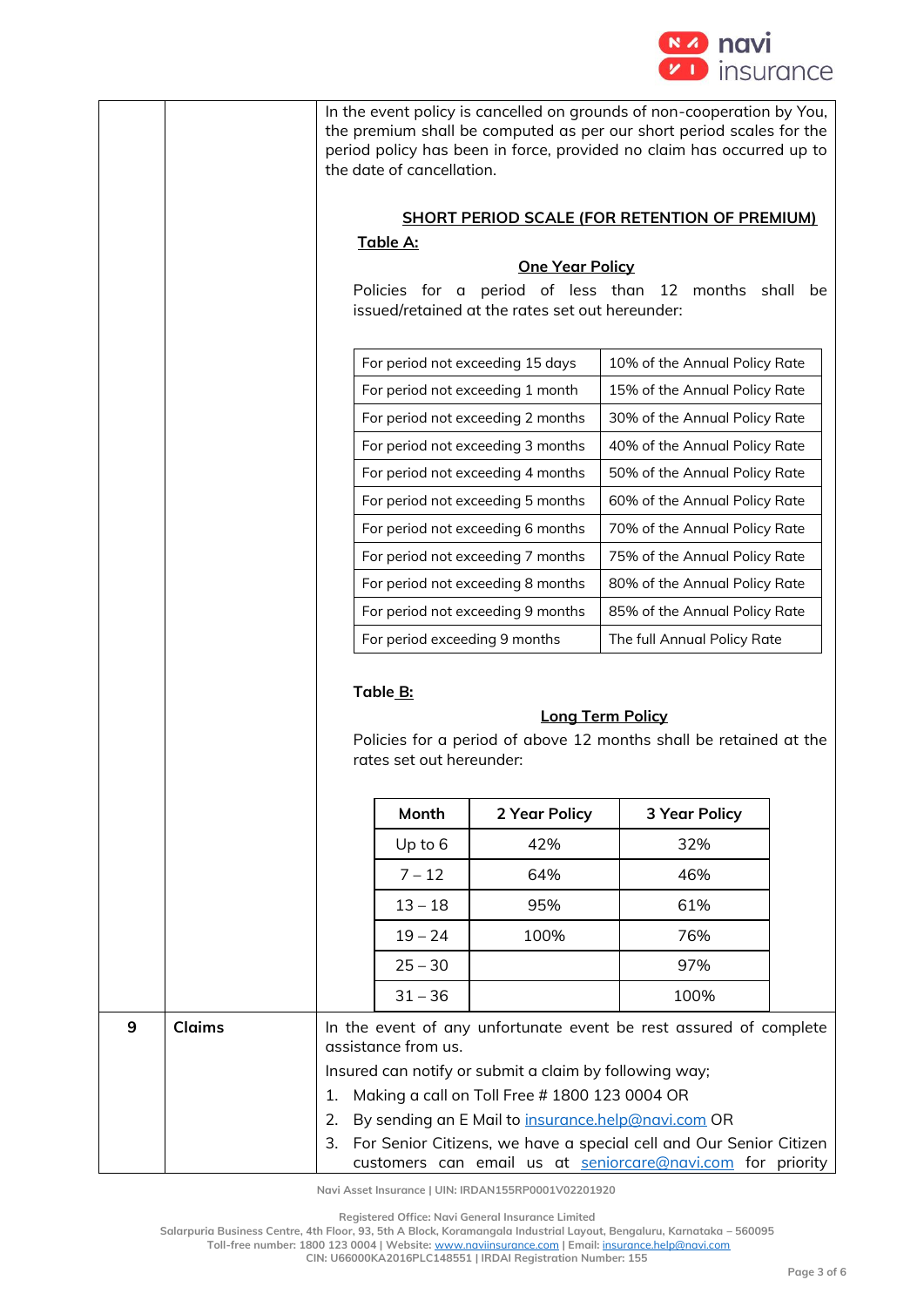

|    |                         | resolution                                                                                                                                                                   |  |
|----|-------------------------|------------------------------------------------------------------------------------------------------------------------------------------------------------------------------|--|
|    |                         | Through Customer Portal on website www.naviinsurance.com OR<br>4.                                                                                                            |  |
|    |                         | 5. Directly walk-in to office or through an intermediary.                                                                                                                    |  |
|    |                         | During Notification of Claim, information pertaining to Insured, Policy,<br>Occurrence & Loss will be collected.                                                             |  |
|    |                         | Intimation of claim to us, immediately on occurrence, will ensure<br>prompt and effective assistance.                                                                        |  |
|    |                         | Immediate action to be taken in the event of a loss:                                                                                                                         |  |
|    |                         | 1. Please take all possible steps for loss minimization                                                                                                                      |  |
|    |                         | Report to the Police in event of malicious damage and/or in event<br>2.<br>of any crime causing damage / loss of insured property.                                           |  |
|    |                         | Intimate us for arranging inspection of loss<br>З.                                                                                                                           |  |
|    |                         | Provide necessary assistance to the Surveyor for inspection of<br>4.<br>the damaged items, submit claim documents at earliest and take<br>suggested loss minimization steps. |  |
|    |                         | Alter or commence repairs post Surveyor's/ Insurance company's<br>5.<br>advice only.                                                                                         |  |
|    |                         |                                                                                                                                                                              |  |
|    |                         | Documents:                                                                                                                                                                   |  |
|    |                         | Generally, following documents are required to process a claim.<br>Claim Form duly filled in & signed.<br>1.                                                                 |  |
|    |                         | 2. F.I.R, if filed.                                                                                                                                                          |  |
|    |                         | 3.<br>Detailed inventory of Loss with amount.                                                                                                                                |  |
|    |                         | Repair estimate<br>4.                                                                                                                                                        |  |
|    |                         | 5.                                                                                                                                                                           |  |
|    |                         | Original Repair / Replacement Bills with receipt.                                                                                                                            |  |
|    |                         | Photographs, if taken.<br>6.                                                                                                                                                 |  |
|    |                         | (The list of documents furnished above is illustrative but not<br>exhaustive. We may request for additional documents depending on<br>the nature and circumstances of loss.) |  |
| 10 | <b>Policy Servicing</b> | a. Call Us: Toll Free 1800 123 0004                                                                                                                                          |  |
|    |                         | b. Email: insurance.help@navi.com                                                                                                                                            |  |
|    |                         | Email for Senior Citizens- seniorcare@navi.com                                                                                                                               |  |
|    |                         | c. Visit our website: https://www.naviinsurance.com/service/                                                                                                                 |  |
|    |                         | d. Walk in for assistance                                                                                                                                                    |  |
|    |                         | e. Dispatch your letters to us at -                                                                                                                                          |  |
|    |                         | Corporate Office: Navi General Insurance Limited                                                                                                                             |  |
|    |                         | Salarpuria Business Centre, 4th B Cross Road, 5th Block,                                                                                                                     |  |

**Registered Office: Navi General Insurance Limited**

**Salarpuria Business Centre, 4th Floor, 93, 5th A Block, Koramangala Industrial Layout, Bengaluru, Karnataka – 560095 Toll-free number: 1800 123 0004 | Website:** [www.naviinsurance.com](http://www.naviinsurance.com/) **| Email:** [insurance.help@navi.com](mailto:insurance.help@navi.com)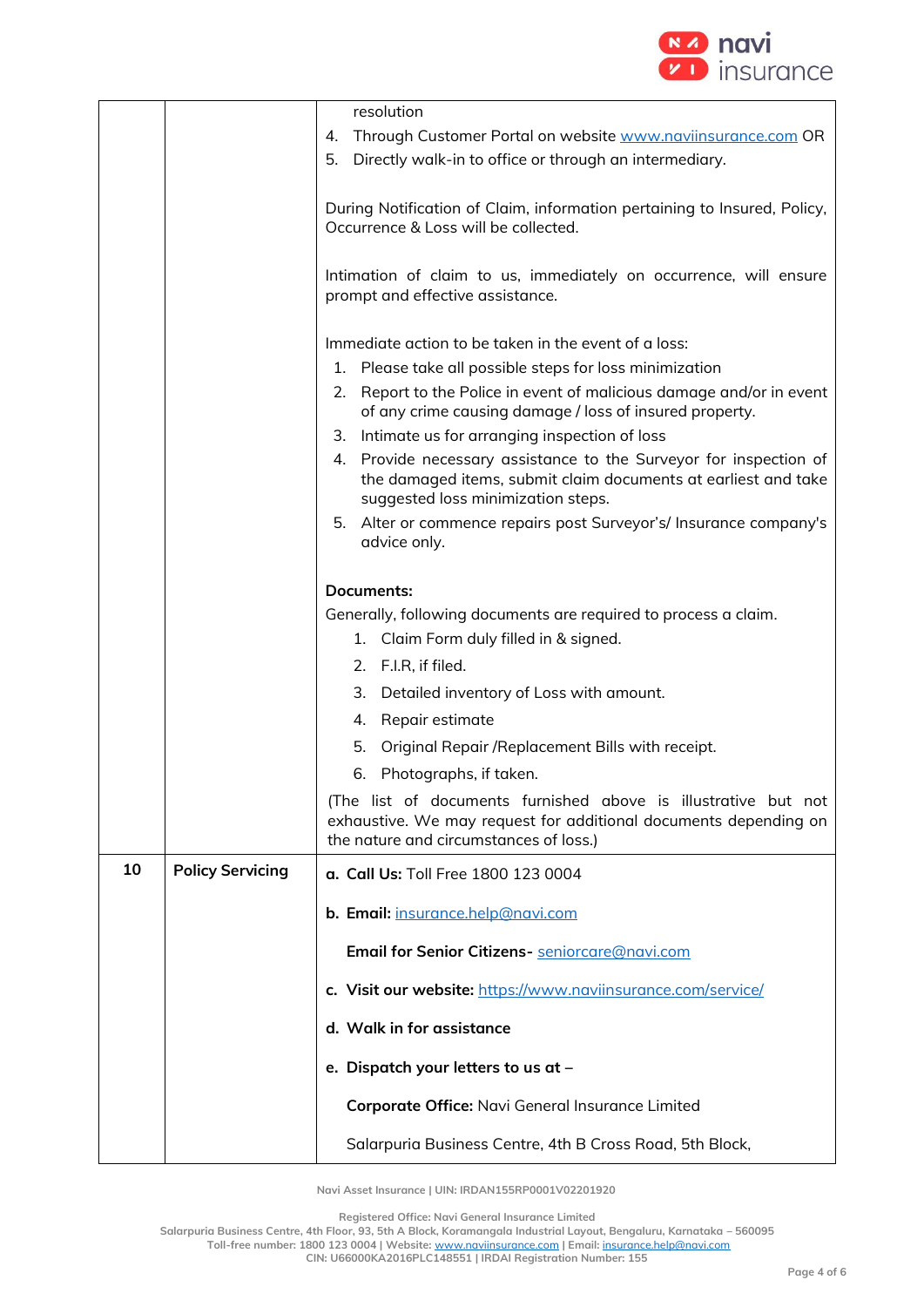

|                                   | Koramangala Industrial Layout, Bengaluru, Karnataka - 560095                                                                                                                                                                                                                                                                                                                                                                                                                                       |  |  |
|-----------------------------------|----------------------------------------------------------------------------------------------------------------------------------------------------------------------------------------------------------------------------------------------------------------------------------------------------------------------------------------------------------------------------------------------------------------------------------------------------------------------------------------------------|--|--|
|                                   | f. Escalation -                                                                                                                                                                                                                                                                                                                                                                                                                                                                                    |  |  |
|                                   | First Escalation - Contact Customer Experience Team at -                                                                                                                                                                                                                                                                                                                                                                                                                                           |  |  |
|                                   | Manager.CustomerExperience@navi.com                                                                                                                                                                                                                                                                                                                                                                                                                                                                |  |  |
|                                   | Second Escalation - Email to Head Customer Experience and                                                                                                                                                                                                                                                                                                                                                                                                                                          |  |  |
|                                   | Grievance Redressal Officer at -                                                                                                                                                                                                                                                                                                                                                                                                                                                                   |  |  |
|                                   | Head.CustomerExperience@navi.com                                                                                                                                                                                                                                                                                                                                                                                                                                                                   |  |  |
| Grievances /<br><b>Complaints</b> | If You have a grievance about any matter relating to the Policy, or<br>Our decision on any matter, or the claim, You can address Your<br>grievance as follows:                                                                                                                                                                                                                                                                                                                                     |  |  |
|                                   | 1. Our Grievance Redressal Officer                                                                                                                                                                                                                                                                                                                                                                                                                                                                 |  |  |
|                                   | You can send Your grievance in writing by post or email to<br>Our Grievance Redressal Officer at the following address:                                                                                                                                                                                                                                                                                                                                                                            |  |  |
|                                   | Navi General Insurance Limited                                                                                                                                                                                                                                                                                                                                                                                                                                                                     |  |  |
|                                   | (formerly known as DHFL General Insurance Limited)                                                                                                                                                                                                                                                                                                                                                                                                                                                 |  |  |
|                                   | Corporate Office: Salarpuria Business Centre, 4th B Cross<br>Road, 5th Block, Koramangala Industrial Layout, Bengaluru,<br>Karnataka - 560095                                                                                                                                                                                                                                                                                                                                                      |  |  |
|                                   | E-mail: gro@navi.com                                                                                                                                                                                                                                                                                                                                                                                                                                                                               |  |  |
|                                   | Toll free: 1800 123 0004                                                                                                                                                                                                                                                                                                                                                                                                                                                                           |  |  |
|                                   | 2. Consumer Affairs Department of IRDAI                                                                                                                                                                                                                                                                                                                                                                                                                                                            |  |  |
|                                   | In case it is not resolved within 15 days or if You are<br>α.<br>unhappy with the resolution You can approach the<br>Redressal Cell of the<br>Consumer<br>Affairs<br>Grievance<br>Department of IRDAI by calling Toll Free Number 155255<br>1800<br>732<br>sending<br>4254<br>or<br>(or)<br>an<br>e-mail<br>to<br>complaints@irdai.gov.in. You can also make use of IRDAI's<br>online portal - Integrated Grievance Management System<br>(IGMS) by registering Your complaint at igms.irda.gov.in. |  |  |
|                                   | You can send a letter to IRDAI with Your complaint on a<br>b.<br>Complaint Registration Form available by clicking here. You<br>must fill and send the Complaint Registration Form along<br>with any documents by post or courier to General Manager,<br>Insurance Regulatory and Development Authority of India                                                                                                                                                                                   |  |  |
|                                   | (IRDAI), Consumer Affairs Department - Grievance<br>Redressal Cell, Sy.No.115/1, Financial District,<br>Nanakramguda, Gachibowli, Hyderabad - 500032.                                                                                                                                                                                                                                                                                                                                              |  |  |
|                                   | You can visit the portal http://www.policyholder.gov.in for<br>c.                                                                                                                                                                                                                                                                                                                                                                                                                                  |  |  |

**Registered Office: Navi General Insurance Limited**

**Salarpuria Business Centre, 4th Floor, 93, 5th A Block, Koramangala Industrial Layout, Bengaluru, Karnataka – 560095 Toll-free number: 1800 123 0004 | Website:** [www.naviinsurance.com](http://www.naviinsurance.com/) **| Email:** [insurance.help@navi.com](mailto:insurance.help@navi.com)